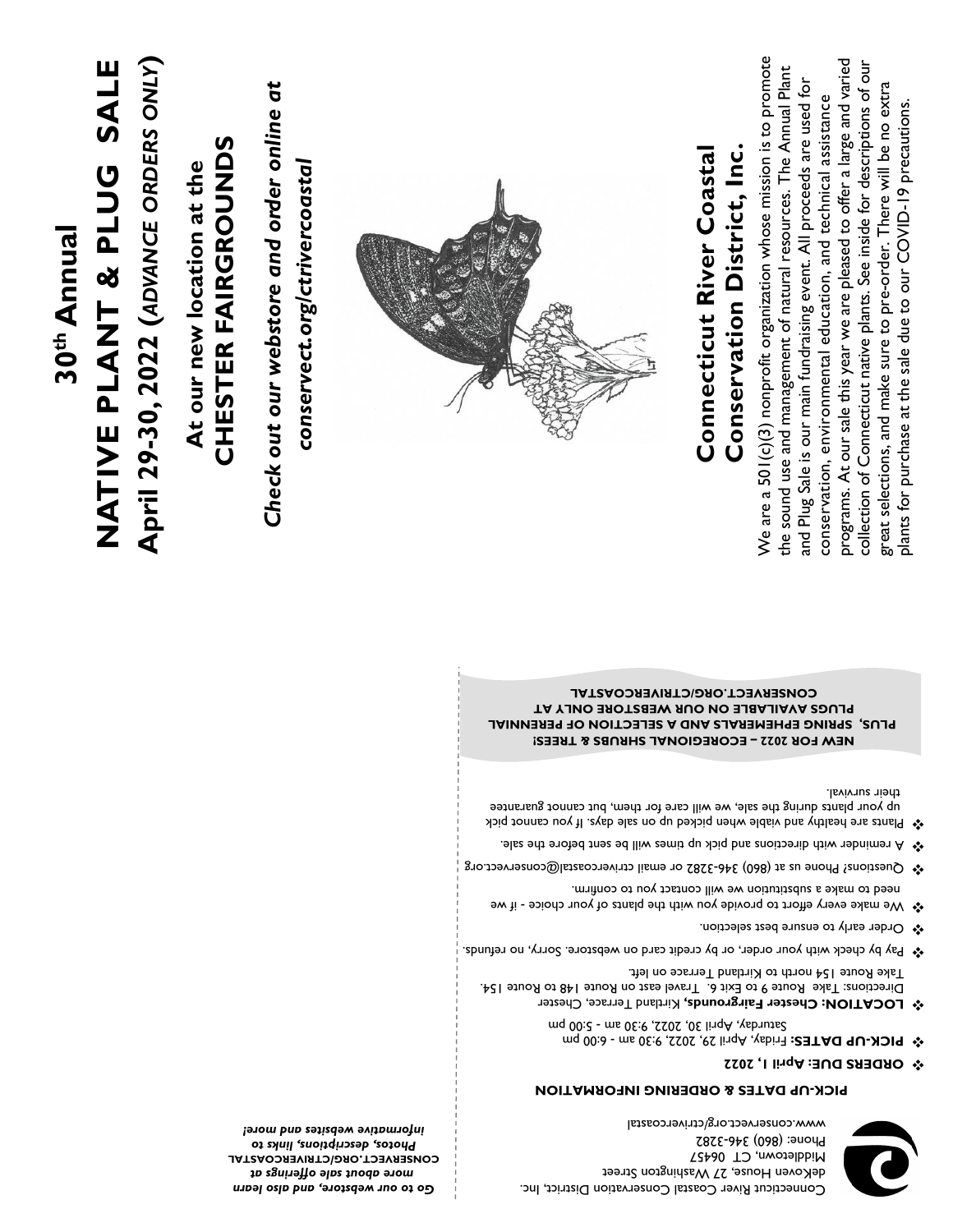# **Think Local! Plant Natives! CRCCD's 30th Annual Plant and Plug Sale**

We are pleased to offer a large collection of excellent native plants, edibles, and pollinator-friendly choices. For plant pictures, detailed descriptions, and additional shrubs and perennials, visit our webstore at **CONSERVECT.ORG/CTRIVERCOASTAL**

| <b>Common Name</b><br><b>Botanical Name 'cultivar'</b>                                                                                                       | Size at<br>maturity                | Exposure/<br><b>Habitat</b>  | <b>Bloom Color/</b><br>Time            | <b>Description</b>                                                                                                                                                                                                                              |  |
|--------------------------------------------------------------------------------------------------------------------------------------------------------------|------------------------------------|------------------------------|----------------------------------------|-------------------------------------------------------------------------------------------------------------------------------------------------------------------------------------------------------------------------------------------------|--|
|                                                                                                                                                              |                                    |                              |                                        | <b>SHRUBS/TREES</b> - New this year—Ecoregional shrubs/trees. Grown from seeds collected from local sources, these natives evolved here, are better                                                                                             |  |
| adapted to the local environment, and help preserve local pollinators and other wildlife. Plus, our grower rarely uses pesticides-a big win for pollinators. |                                    |                              |                                        |                                                                                                                                                                                                                                                 |  |
| American Hazelnut<br>Ø<br>Corylus americana                                                                                                                  | $10-15'$ t<br>$8 - 13' w$          | Sun to PS:<br>Moist to Dry   | Catkins:<br><b>Early Spring</b>        | A wildlife magnet! Multi-stemmed shrub with yellow to orange and red fall<br>foliage. Produces tasty nuts. Provides cover and nesting for wildlife. CT E                                                                                        |  |
| American Hornbeam<br>Ø<br>Carpinus caroliniana (limited)                                                                                                     | 20-35' t & w                       | PS to Shade;<br>Moist to Wet | Catkins;<br><b>Early Spring</b>        | Showy bark! At maturity, blue-gray bark has a muscle-like appearance. Multi-<br>colored fall foliage. Attracts birds, small mammals, and butterflies. CT RG P                                                                                   |  |
| Bayberry<br>Ø<br>Morella caroliniensis<br>(syn. Myrica pensylvanica)                                                                                         | 5-10't & w                         | Sun to PS;<br>Avg. to Dry    | Yellow (incon-<br>spicuous);<br>Summer | Semi-evergreen with glossy, fragrant leaves and waxy gray berries. Burgundy<br>to bronze fall foliage. Good for massing, hedges. Provides food and cover for<br>birds. Tolerates drought, salt spray and sandy, rocky soil. CT DR RG P          |  |
| <b>Black Chokeberry</b><br>Ø<br>Aronia melanocarpa                                                                                                           | $3-6'$ t<br>$3-5'$ w               | Sun to PS;<br>Avg. to Moist  | White;<br>May                          | Compact shrub with glossy dark leaves; showy, fragrant flowers; edible black-<br>purple fruits; and deep red fall foliage. Tolerates salt, poor soil. CT E DR P                                                                                 |  |
| <b>Buttonbush</b><br>ß<br>Cephalanthus occidentalis                                                                                                          | $6 - 12'$ t<br>4-8' w              | Sun to PS;<br>Moist to Wet   | White;<br>Early Summer                 | Showy shrub with fragrant, long-lasting flowers clustered in dense globes.<br>Attracts bees, butterflies; tiny nutlets provide food for waterfowl. CT RG P                                                                                      |  |
| Eastern Red Cedar<br>Ø<br>Juniperus virginiana                                                                                                               | 40-50'                             | Sun;<br>Avg. to Dry          | Non-flowering                          | Fast growing pyramid-shaped evergreen with flat needles. Exfoliating bark is<br>of ornamental interest. Attracts birds. Good for screen or hedge. CT DR                                                                                         |  |
| Honeysuckle, Trumpet<br>Lonicera sempervirens<br>'Alabama Crimson' (limited)                                                                                 | 3-20' t<br>$3-6'$ w                | Sun to PS;<br>Avg. to Moist  | Deep red;<br>Summer                    | Deciduous vine with blue-green leaves, showy tubular flowers, and glossy red<br>berries. Attracts songbirds, hummingbirds, butterflies. Good choice for a<br>trellis, fence or arbor in a naturalized area. <b>CT DR P</b>                      |  |
| <b>Inkberry</b><br>Ø<br>llex glabra                                                                                                                          | $3-5'$ t<br>4-6' w                 | Sun to PS:<br>Avg. to Wet    | White:<br>May to June                  | Compact evergreen with glossy dark green foliage. Ideal for low hedge, group-<br>ing. Attracts wildlife. Tolerates sandy soil, wet soil, salt, drought. CT DR RG                                                                                |  |
| Mountain Laurel<br>Kalmia latifolia (limited)                                                                                                                | 5-20' t & w                        | Sun to PS;<br>Dry to Moist   | Pink-white;<br>May to July             | The CT State Flower! Slow-growing, hardy evergreen with striking showy,<br>flower clusters. Good for massing, borders, wooded edge. CT P                                                                                                        |  |
| Mountain Laurel<br>Kalmia latifolia 'Tiddlywinks' (limited) 6-9' w                                                                                           | $5-8$ 't                           | Sun to PS;<br>Dry to Moist   | Pink-tinged;<br>May to June            | The CT State Flower in compact form. Hardy evergreen with small leaves<br>and showy flower clusters. Good for massing, borders. CT P                                                                                                            |  |
| Nannyberry<br>ß<br>Viburnum lentago (limited)                                                                                                                | $14-20'$ t<br>6-12' w              | Sun to PS:<br>Avg. to Moist  | White;<br>May                          | Hardy and easy to grow as shrub or small tree. Showy flower clusters. Blue-<br>black fruits persist through winter. Wine-red fall color. Attracts bees, butter-<br>flies, songbirds, gamebirds. Good for borders, hedges, naturalizing. CT RG P |  |
| New Jersey Tea<br>œ<br>Ceanothus americanus                                                                                                                  | 3-4' t & w                         | Sun:<br>Avg. to Dry          | White;<br>May to June                  | Compact, spreading shrub with clusters of fragrant flowers that yield small<br>black fruits. Good for wooded edge, borders, and massing. Attracts butter-<br>flies and hummingbirds. Use leaves for tea. CT E DR P                              |  |
| Northern Arrowwood<br>ß<br>Viburnum dentatum                                                                                                                 | 6-12' t & w                        | Sun to PS:<br>Avg. to Moist  | White;<br>Late May                     | Great naturalizer! Showy flowers, profuse deep blue fruits, and yellow to<br>reddish-purple fall foliage. Attracts birds, butterflies. CT RG P                                                                                                  |  |
| Red Osier Dogwood<br>Ø<br>Swida sericea                                                                                                                      | $6-9'$ t<br>$8 - 12'$ w            | Sun to PS:<br>Moist          | White;<br>May to June                  | Stunning red stems in winter; good fall color. Fragrant flowers give way to<br>showy white berries. Hardy and adaptable. Great for massing. CT DR RG P                                                                                          |  |
| Rhodora (a.k.a. Canada Rosebay)<br>Rhododendron canadense (limited)                                                                                          | to $3'$ t                          | Sun to PS:<br>Moist to Wet   | Rose-purple;<br>April to May           | Not your ordinary Rhododendron! Deciduous, with showy spring flower<br>clusters emerging before foliage. Attracts varied early pollinators. CT DR P                                                                                             |  |
| Shadbush Serviceberry<br>ß<br>Amelanchier canadensis                                                                                                         | 6-20't<br>6-8' w                   | Sun to PS:<br>Dry to Moist   | White;<br>March to April               | Clumping form. Fragrant flowers and edible, small apple-like fruits. Orange to<br>rusty-red fall color. Attracts birds, bees, and butterflies. CT E DR RG P                                                                                     |  |
| Summersweet<br>ß<br>Clethra alnifolia                                                                                                                        | $3 - 10' t$<br>4-6' w              | Sun to PS;<br>Avg. to Wet    | White;<br>Summer                       | Showy, fragrant flower clusters. Glossy leaves. Yellow fall color. Good for low<br>spots, coastal gardens, erosion control. Tolerates salt spray. CT DR RG P                                                                                    |  |
| Winterberry (female/male)<br>llex verticillata 'Red Sprite'/'Male'                                                                                           | $3-9'$ t & w (f)<br>to $12'$ t & w | Sun to PS;<br>Avg. to Wet    | White;<br>June                         | Deciduous holly good for naturalizing. Persistent bright red berry clusters<br>on females provide visual interest and wildlife food in winter. CT DR RG                                                                                         |  |
| <b>EDIBLES (BERRIES, ETC.)</b>                                                                                                                               |                                    |                              |                                        |                                                                                                                                                                                                                                                 |  |
| Asparagus, Asparagus officinalis<br>"Mary Washington"                                                                                                        | $3-4'$ t<br>$1 - 1.5'$ w           | Sun:<br>Well-drained         |                                        | Heirloom variety! Succulent spears with excellent flavor; great for freezing.<br>Productive, winter hardy, heat tolerant, resistant to rust. Sold in 10-packs. E                                                                                |  |
| ß<br>Black Elderberry<br>Sambucus nigra ssp. canadensis                                                                                                      | 5-12' t & w                        | Sun to PS:<br>Avg. to Wet    | Creamy white;<br>June to July          | Fast growing and colony forming. Profuse fragrant flowers provide food for<br>pollinators. Purple-black fruit attracts birds and other wildlife. Great for<br>jams, pies, syrup, wine. Two or more recommended for best fruiting. CT E          |  |
| <b>Black Raspberry</b><br>Rubus occidentalis 'Jewel' (plugs)                                                                                                 | $3-4'$ t<br>$3-5'$ w               | Sun to PS;<br>Moist          | White:<br>Summer                       | High-yielding mid-summer bearer with large, glossy black fruit. Good for jams<br>and desserts. Winter hardy. Sold in bundles of 5 plugs. E P                                                                                                    |  |
| Blueberry, Highbush (sets of 3)<br>Vaccinium corymbosum                                                                                                      | $6 - 12'$ t & w                    | Sun to PS;<br>Moist          | Pink-white;<br>Spring to<br>Summer     | Abundant berry producer! Foliage turns yellow-red-burgundy in fall, bark is<br>red or yellow-green in winter. Sold in sets of 3, one of each variety (early,<br>mid-season, late blooming), to lengthen harvest season. CT E RG P               |  |
| Blueberry, Lowbush<br>ß<br>Vaccinium angustifolium                                                                                                           | 12"t<br>3' w                       | Sun to PS;<br>Moist          | White;<br>May                          | Showy flowers produce small flavorful berries mid-summer. Glossy leaves<br>turn red-burgundy in fall. Great for naturalizing. CT E RG P                                                                                                         |  |
| Cranberry<br>Vaccinium macrocarpon 'Pilgrim'                                                                                                                 | 6-12" t<br>$3-4' w$                | Sun to PS;<br>Moist          | Light pink;<br>Mid-summer              | Grow delicious cranberries! Spreading, low-growing evergreen with delicate<br>flowers, copious fall fruit. Attracts birds, butterflies. Very hardy. CT E RG P                                                                                   |  |
| Raspberry<br>Rubus idaeus 'Prelude'                                                                                                                          | 3-4' t & w                         | Sun to PS;<br>Moist          | White;<br>Spring & Fall                | High-yielding bearer with fruits ripening in June. Produces a smaller crop in<br>the fall. Winter hardy and vigorous. Sold in bundles of 5 canes. CT E P                                                                                        |  |
| <b>Strawberries</b><br>Fragaria ananassa 'Jewel'                                                                                                             | 6-10" t<br>$8 - 16" w$             | Sun;<br>Moist                | White;<br>May                          | Compact grower with excellent flavor. Great for fresh eating or freezing.<br>Disease-resistant, cold hardy. Ripens in June. Sold in bundles of 25. E P                                                                                          |  |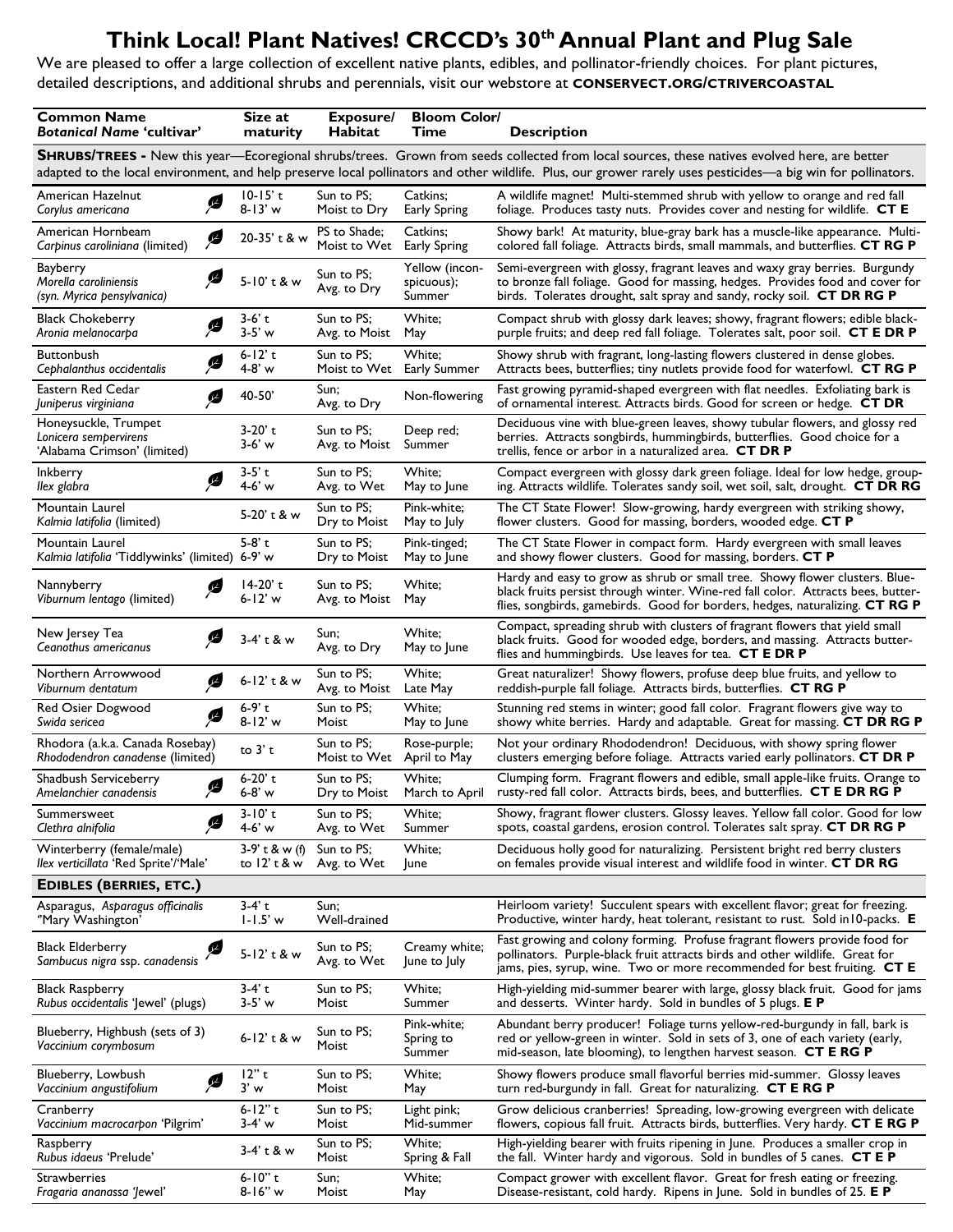| <b>Common Name</b><br><b>Botanical Name 'cultivar'</b>                                                                                        | Size at<br>maturity   | Exposure/<br>Habitat                       | <b>Bloom Color/</b><br>Time<br><b>Description</b>                                  |                                                                                                                                                                                                                                                                                                                     |  |
|-----------------------------------------------------------------------------------------------------------------------------------------------|-----------------------|--------------------------------------------|------------------------------------------------------------------------------------|---------------------------------------------------------------------------------------------------------------------------------------------------------------------------------------------------------------------------------------------------------------------------------------------------------------------|--|
| <b>GROUND COVERS (SHRUBS)</b>                                                                                                                 |                       |                                            |                                                                                    |                                                                                                                                                                                                                                                                                                                     |  |
| Bearberry                                                                                                                                     | $6 - 12$ " t          | Sun;                                       | White-pink;                                                                        | Trailing evergreen with glossy leaves, nodding bell-shaped flowers, and red                                                                                                                                                                                                                                         |  |
| Arctostaphylos uva-ursi                                                                                                                       | 3-6' w                | Avg. to Dry                                | Spring                                                                             | berries. Bronze fall color. Attracts birds. Tolerates salt, drought. CT DR P                                                                                                                                                                                                                                        |  |
| Creeping Juniper                                                                                                                              | $8 - 12"$ t           | Sun to PS:                                 | Non-flowering                                                                      | Easy-to-grow evergreen with trailing branches. Soft textured blue-green                                                                                                                                                                                                                                             |  |
| Juniperus horizontalis 'Bar Harbor'                                                                                                           | 6-8' w                | Dry to Avg.                                |                                                                                    | foliage turns purplish in winter. Tolerates salt, drought, wind. CT DR                                                                                                                                                                                                                                              |  |
| Fragrant Sumac                                                                                                                                | $1-2$ <sup>t</sup>    | Sun to PS:                                 | Yellow;                                                                            | Fast, compact grower. Stunning red-orange fall foliage, fragrant flowers, red                                                                                                                                                                                                                                       |  |
| Rhus aromatica 'Gro-Low'                                                                                                                      | 5-8' w                | Dry to Avg.                                | April                                                                              | fruits. Attracts birds, butterflies. Tolerates poor soils, drought. CT P                                                                                                                                                                                                                                            |  |
|                                                                                                                                               |                       |                                            |                                                                                    | GROUND COVERS (PERENNIALS) - All perennial groundcovers were not treated with pesticides according to our grower                                                                                                                                                                                                    |  |
| <b>Field Pussytoes</b>                                                                                                                        | 6-12" t & w           | Sun to PS;                                 | White;                                                                             | Great for dry, sunny sites. Velvety basal leaves; tufted flowers look like tiny                                                                                                                                                                                                                                     |  |
| Antennaria neglecta                                                                                                                           |                       | Avg. to Dry                                | Spring                                                                             | cats paws, bloom on stalks. Attracts butterflies. Drought tolerant. CT DR P                                                                                                                                                                                                                                         |  |
| Golden Groundsel<br>Packera aurea (syn. Senecio aureus)                                                                                       | $1-3'$ t<br>6-18" w   | Avg. to Moist May to June                  | Sun to Shade; Golden yellow;                                                       | Great naturalizer for moist, shady areas. Showy clusters of daisy-like flowers<br>on stalks rising from clumps of heart-shaped basal leaves. CT DR P                                                                                                                                                                |  |
| Partridgeberry                                                                                                                                | to 2" t               | PS to Shade:                               | White:                                                                             | Evergreen, trailing, woody vine. Dark-green glossy foliage and persistent red                                                                                                                                                                                                                                       |  |
| Mitchella repens                                                                                                                              | to 12' w              | Avg. to Moist Spring                       |                                                                                    | berries. Great for woodland gardens with acidic soil. CT DR P                                                                                                                                                                                                                                                       |  |
| <b>Wild Ginger</b>                                                                                                                            | $6 - 12" t$           | PS to Shade:                               | Purple-brown;                                                                      | A great naturalizer! Bell-shaped flowers hide beneath velvety green heart-                                                                                                                                                                                                                                          |  |
| Asarum canadense                                                                                                                              | $12-18"w$             | Avg. to Moist Spring                       |                                                                                    | shaped leaves. Great for woodland gardens. Provides wildlife cover. CT DR                                                                                                                                                                                                                                           |  |
| FLOWERING PERENNIALS - All flowering perennials were not treated with pesticides according to our grower                                      |                       |                                            |                                                                                    |                                                                                                                                                                                                                                                                                                                     |  |
| Bird's-foot Violet                                                                                                                            | 4-10" t & w           | Sun to PS                                  | Purple;                                                                            | Showy blooms rise from clumps of deeply divided bird's-foot-shaped leaves.                                                                                                                                                                                                                                          |  |
| Viola pedata                                                                                                                                  |                       | Avg. to Dry                                | April-June                                                                         | Self-seeder. Well-drained soils a must! Great for rock gardens. CT DR P                                                                                                                                                                                                                                             |  |
| Bloodroot<br>Sanguinaria canadensis                                                                                                           | $6 - 10" t$<br>4-6" w | PS to Shade;<br>Avg. to Moist Early Spring | White;                                                                             | Showy spring ephemeral! Single flower stalk wrapped by deeply-scalloped<br>gray-green leaf that unfurls as flower blooms. Flowers open in sun/close at<br>night. Great for naturalizing. Tolerates drought, dry soil. CT DR P                                                                                       |  |
| Cardinal Flower                                                                                                                               | $2-3'$ t              | Sun to PS:                                 | Red;                                                                               | Dense clumps with spikes of showy, profuse tubular flowers. Attracts but-                                                                                                                                                                                                                                           |  |
| Lobelia cardinalis                                                                                                                            | $8 - 18" w$           | Moist-Wet                                  | July to Sept.                                                                      | terflies, hummingbirds, songbirds. Great for massing. CT DR RG P                                                                                                                                                                                                                                                    |  |
| Dutchmen's Breeches                                                                                                                           | 6-12"t & w            | PS to Shade;                               | White/yellow;                                                                      | Graceful spring ephemeral with fern-like leaves and clusters of waxy flowers                                                                                                                                                                                                                                        |  |
| Dicentra cucullaria                                                                                                                           |                       | Moist                                      | Early spring                                                                       | that resemble upside down bloomers. Bumblebee pollinated. CT DR P                                                                                                                                                                                                                                                   |  |
| Dwarf Hairy Beardtongue                                                                                                                       | 6-8" t & w            | Sun to PS;                                 | Lavender;                                                                          | Dense mound of dark green leaves with spikes of profuse tubular flowers.                                                                                                                                                                                                                                            |  |
| Penstemon hirsutus var. pygmaeus                                                                                                              |                       | Avg. to Dry                                | Late spring                                                                        | Attracts hummingbirds, butterflies, bees. Drought tolerant. CT DR P                                                                                                                                                                                                                                                 |  |
| Golden Alexander                                                                                                                              | $1-3$ 't              | Sun to PS;                                 | Yellow;                                                                            | Flat-topped clusters of tiny flowers atop stems bearing dissected leaves.                                                                                                                                                                                                                                           |  |
| Zizia aurea                                                                                                                                   | $8 - 18" w$           | Avg. to Moist April-June                   |                                                                                    | Attracts butterflies, bees, flies. Tolerates summer drought. CT RG P                                                                                                                                                                                                                                                |  |
| Ironweed                                                                                                                                      | 4-6' t                | Sun;                                       | Red-Purple;                                                                        | Excellent upright form! Showy flowers atop rigid stems attract many pollina-                                                                                                                                                                                                                                        |  |
| Vernonia noveboracensis                                                                                                                       | $2-4' w$              | Avg. to Wet                                | Summer-Fall                                                                        | tors. Good in low areas, border background. Great cut flower. CT DR RG P                                                                                                                                                                                                                                            |  |
| Virginia Spring Beauty<br>Claytonia virginica                                                                                                 | 6-9" t & w            | PS;<br>Avg. to Moist Early spring          | Light Pink;                                                                        | Delicate spring ephemeral with grass-like leaves and loose flower clusters.<br>Can produce large spectacular patches. Tolerates a variety of soils. CT P                                                                                                                                                            |  |
| FERNS/GRASSES/SEDGES - All ferns/grasses/sedges were not treated with pesticides according to our grower                                      |                       |                                            |                                                                                    |                                                                                                                                                                                                                                                                                                                     |  |
| Appalachian Sedge                                                                                                                             | to $12"$ t            | PS to Shade;                               | Non-flowering                                                                      | Clump-forming, with arching thread-like leaves. When planted en masse                                                                                                                                                                                                                                               |  |
| Carex appalachia                                                                                                                              | to 8" w               | Avg. to Dry                                |                                                                                    | foliage moves like swirling water. Thrives under oaks, conifers. CT DR                                                                                                                                                                                                                                              |  |
| Cinnamon Fern                                                                                                                                 | 2-6' t                | PS to Shade;                               | Non-flowering                                                                      | Clump-forming, with cinnamon-colored fertile fronds surrounded by yellow-                                                                                                                                                                                                                                           |  |
| Osmundastrum cinnamomeum                                                                                                                      | 1-3' w                | Moist - Wet                                |                                                                                    | green sterile fronds. Great for naturalizing in wetter areas. CT DR RG                                                                                                                                                                                                                                              |  |
| New York Fern                                                                                                                                 | $1-2$ <sup>t</sup>    | PS to Shade                                | Non-flowering                                                                      | Spreads to form colonies, Yellow-green fronds taper at both ends. Great                                                                                                                                                                                                                                             |  |
| Parathelypteris noveboracensis                                                                                                                | $1-3'$ w              | Avg. to Moist                              |                                                                                    | for shady borders, woodland gardens, massing along streams/ponds. CT DR                                                                                                                                                                                                                                             |  |
| Northern Maidenhair Fern                                                                                                                      | 12-30"t               | PS to Shade;                               | Non-flowering                                                                      | Spreads to form colonies. Graceful fan-shaped fronds on shiny black stems.                                                                                                                                                                                                                                          |  |
| Adiantum pedatum                                                                                                                              | $12 - 18" w$          | Moist                                      |                                                                                    | Good for shady hillsides, borders and rock gardens. CT DR RG                                                                                                                                                                                                                                                        |  |
| Prairie Dropseed (grass)                                                                                                                      | $2-3'$ t & w          | Sun;                                       | Pink-brown;                                                                        | Clump-forming, with arching hair-like leaves, fragrant flowers, copper fall                                                                                                                                                                                                                                         |  |
| Sporobolus heterolepis                                                                                                                        |                       | Avg. to Dry                                | Late Summer                                                                        | color. Great for hot dry areas, rocky soils, slopes, foundations. CT DR                                                                                                                                                                                                                                             |  |
| Switch Grass                                                                                                                                  | 3-6' t                | Sun:                                       | Pinkish:                                                                           | Clump-forming, with arching foliage topped with airy flower clusters. Yellow                                                                                                                                                                                                                                        |  |
| Panicum virgatum                                                                                                                              | $2 - 3'$ w            |                                            | Avg. to Moist Late Summer                                                          | fall color. Attracts birds. Tolerates drought, some flooding. CT DR RG                                                                                                                                                                                                                                              |  |
|                                                                                                                                               |                       |                                            |                                                                                    | <b>CONIFER PLUGS</b> - This year we are again offering plugs rather than bareroot seedlings. Rooted in soil, plugs do not need to be planted immediately,<br>have less transplant shock, and have a greater survival rate than bareroot seedlings. Both evergreens provide shelter for songbirds and small mammals. |  |
| <b>Common Name</b><br><b>Botanical Name</b>                                                                                                   | Size at<br>maturity   | Exposure/<br>Habitat                       | <b>Description</b>                                                                 |                                                                                                                                                                                                                                                                                                                     |  |
| Balsam Fir (3 yr, 5")<br>Abies balsamea                                                                                                       | 40-70't               | Sun to PS:<br>Avg. to Moist                |                                                                                    | Slow-growing (to 12" per year). Natural conical shape. Short, soft, lustrous dark-green,<br>fragrant needles. Excellent Christmas tree, ornamental or for screen/windbreak. CT                                                                                                                                      |  |
| White Spruce (3 yr, 5")                                                                                                                       | 40-60't               | Sun;                                       | Moderate to rapid grower (13-24" per year). Very hardy and compact, with pyramidal |                                                                                                                                                                                                                                                                                                                     |  |
| Picea glauca                                                                                                                                  |                       | Moist                                      | shape and pale blue-green needles. Good for Christmas tree or as ornamental. CT DR |                                                                                                                                                                                                                                                                                                                     |  |
| THE ORGANIC LAWN CARE MANUAL by Paul Tukey Extensive guide full of tips to establish a lush, green lawn, safe for people, pets and our earth. |                       |                                            |                                                                                    |                                                                                                                                                                                                                                                                                                                     |  |
| <b>FERTILIZER TABLETS</b> Slow release 2-year fertilizer for evergreen and hardwood seedlings, trees and shrubs. Use one tablet per plant.    |                       |                                            |                                                                                    |                                                                                                                                                                                                                                                                                                                     |  |
|                                                                                                                                               |                       |                                            |                                                                                    |                                                                                                                                                                                                                                                                                                                     |  |

|          | <b>EXPOSURE</b>                                                                                       | <b>HABITAT</b>                        | $\blacksquare$ = Ecoregional plant      |                                                              |
|----------|-------------------------------------------------------------------------------------------------------|---------------------------------------|-----------------------------------------|--------------------------------------------------------------|
|          | $\mathbf{K}$ Sun = 6 hours direct sun per day                                                         | $Dry = dry$ , well-drained            | $E =$ Edible fruit/plant/flower         | Planting info. provided at pick-up.                          |
|          |                                                                                                       | Average = avg. moisture, well-drained | <b>CT = Connecticut native species</b>  | Select plants based on exposure<br>and habitat requirements. |
|          | $\mathbf{E}$ Part sun (PS) = a few hours of direct sun<br>Shade = good or low light, little/no direct | Moist = rich fertile, well-drained    | $DR = Deer$ resistant                   | The District cannot guarantee                                |
| <b>v</b> | sun, dappled sun                                                                                      | $Wet = moist most of year$            | $P =$ Pollinator plant                  | plant survival.                                              |
|          |                                                                                                       |                                       | <b>RG = Good choice for Rain Garden</b> |                                                              |